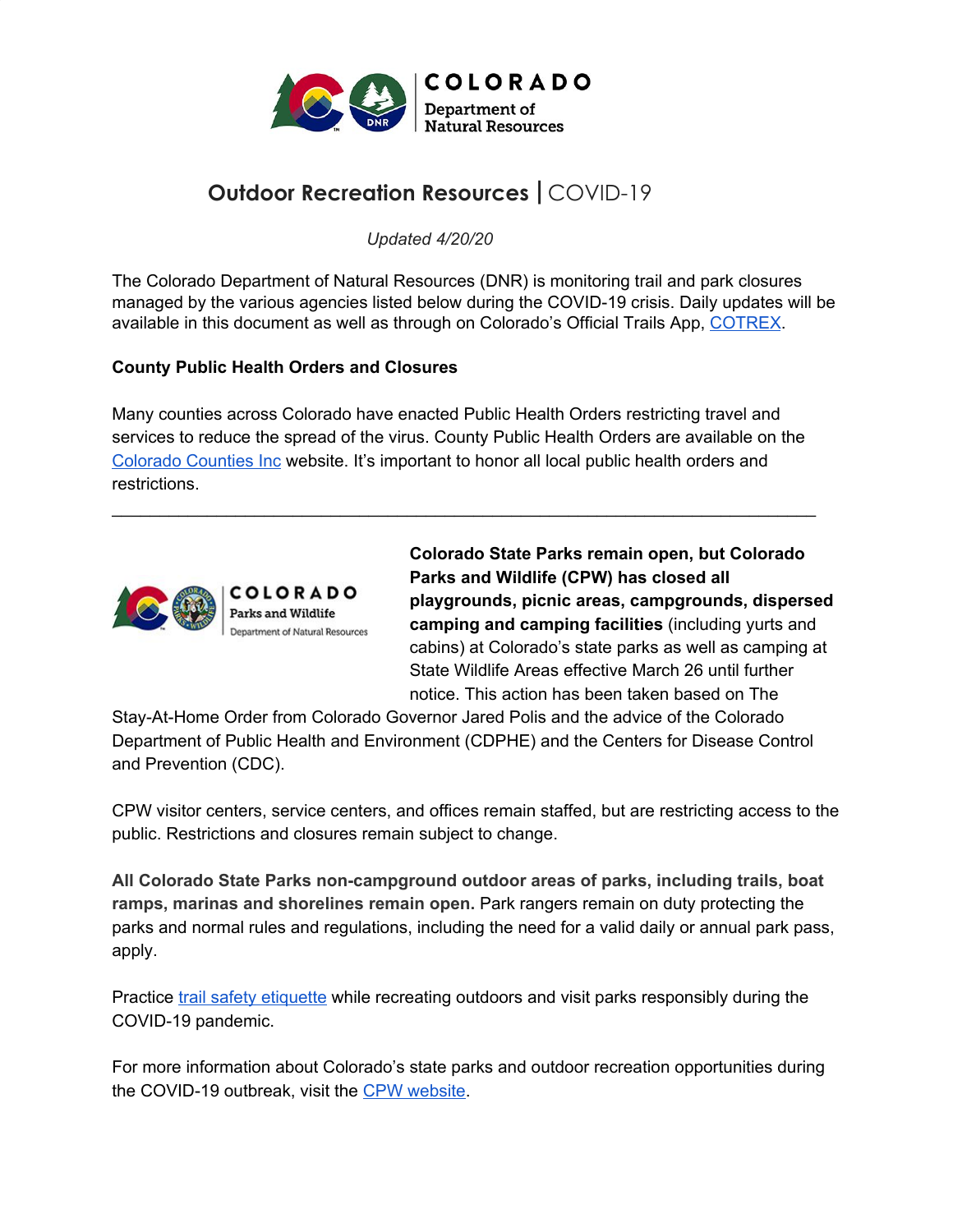

## **Bureau of Land Management-managed (BLM) public lands**

**remain open** to visitors to enjoy in a safe and responsible manner; however, please only visit areas close to home and avoid very popular or crowded locations where social distancing may be difficult. Limit group activities to members of your household. Note that existing rules and regulations apply. Fees for overnight camping, cabin rentals, day use, and use of special areas will remain in effect.

### **BLM Colorado Closures or Restrictions:**

• Canyons of the Ancients Visitor Center & Museum remains closed until further notice.

\_\_\_\_\_\_\_\_\_\_\_\_\_\_\_\_\_\_\_\_\_\_\_\_\_\_\_\_\_\_\_\_\_\_\_\_\_\_\_\_\_\_\_\_\_\_\_\_\_\_\_\_\_\_\_\_\_\_\_\_\_\_\_\_\_\_\_\_\_\_\_\_\_\_

- Dispersed camping is not permitted on BLM public lands along the Arkansas River until further notice.
- A 10-person maximum group size limit is in effect along the Ruby Horsethief section along the Colorado River is in effect until further notice (permits are available through [recreation.gov\)](http://recreation.gov/).
- Normal spring mud closures and wildlife closures remain in effect in several areas throughout Colorado.

## **BLM urges visitors to do their part when visiting public lands as some visitor services may be limited due to limited staff availability in some areas. We recommend that you:**

- Bring your own supplies such as disinfecting wipes, hand sanitizer, and toilet paper.
- Pack out your trash.
- Reduce t[h](http://recreation.gov/)e handling of cash by paying recreation fees through [Recreation.gov](http://recreation.gov/) or with a check, where available.
- Keep yourself and others safe by taking personal responsibility in following social distancing rules anytime you are on BLM public lands.

For more information on COVID-19 updates on [B](https://www.blm.gov/alert/blm-colorado-covid-19-updates)LM lands, visit the **BLM website**. Updates are made in real time to adhere t[o](https://www.cdc.gov/coronavirus/2019-nCoV/index.html) CDC [guidance.](https://www.cdc.gov/coronavirus/2019-nCoV/index.html)

\_\_\_\_\_\_\_\_\_\_\_\_\_\_\_\_\_\_\_\_\_\_\_\_\_\_\_\_\_\_\_\_\_\_\_\_\_\_\_\_\_\_\_\_\_\_\_\_\_\_\_\_\_\_\_\_\_\_\_\_\_\_\_\_\_\_\_\_\_\_\_\_\_\_



Where it is possible to adhere to federal, state and local public health guidance, **outdoor spaces managed by the National Park Service (NPS) will remain accessible to the public and entrance-fee free. Visitor services such as visitor centers are generally closed**. Park rangers remain on duty protecting the parks, and normal rules and regulations continue to apply.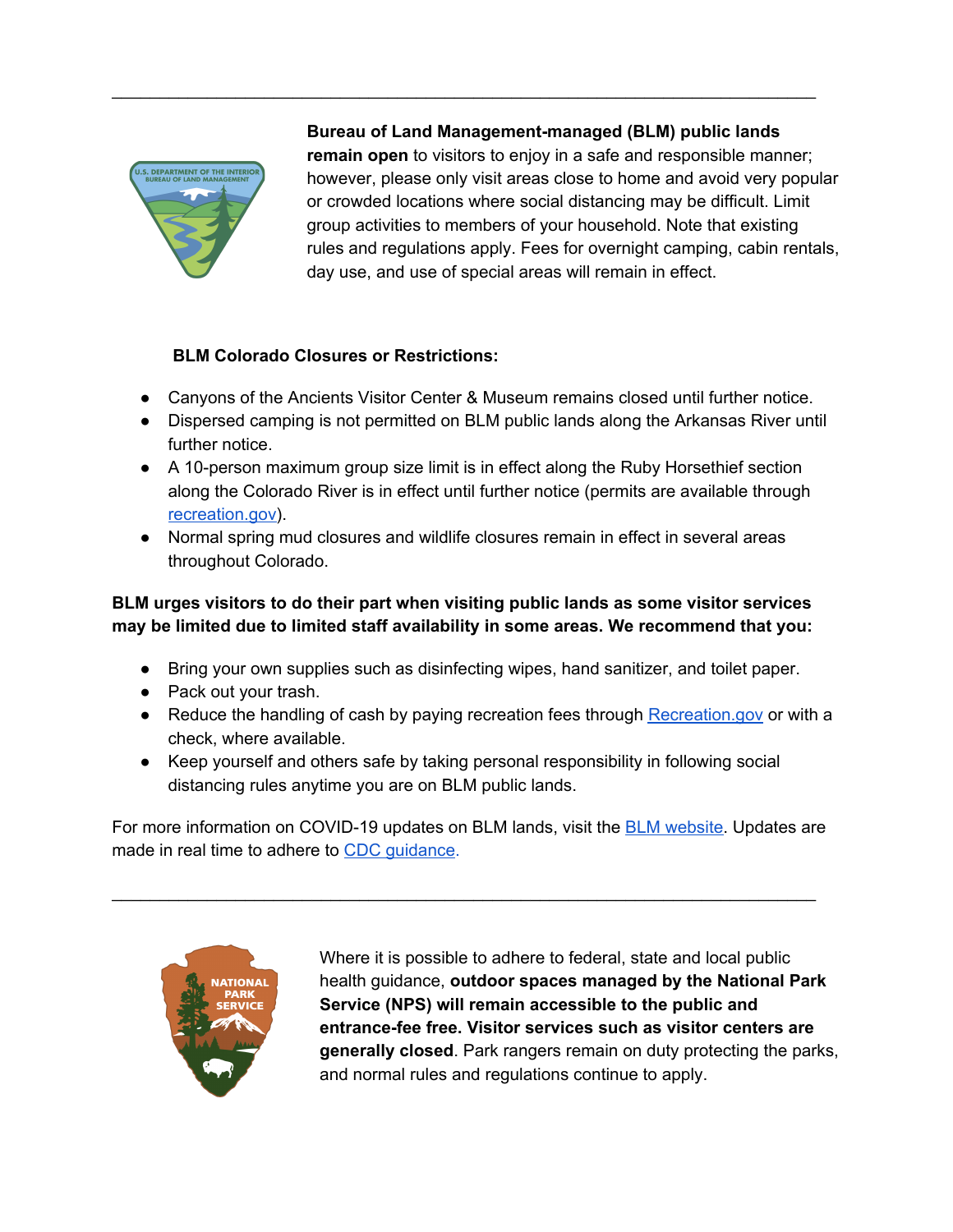- NPS encourages visitors to Find their Virtual Park! NPS parks and programs are sharing virtual content on their websites and social media. Check out our wildlife [webcams,](https://www.nps.gov/subjects/watchingwildlife/webcams.htm) [virtual](https://twitter.com/bostonNHP/status/1240005801353281536) tours, Junior Ranger [programs,](https://twitter.com/JDFossilBedsNPS/status/1239999538749779970) citizen [science](https://www.facebook.com/NatureNPS/posts/1527784560732729?__xts__%5B0%5D=68.ARBa1pXJi_o0wErCwp-42lSfjnNGSFQuh5_ANwfd8AiCc5519h5w0lgiE15XtgABmGi27CpHoBGzW8_YgGBVy6j45dYr37ZuOXvA6AzwMFiYvH_tm1zdqiFGGMrnoZcPtjld31TBp-niB7CwDC5nGscVlRCTdXYC3wgwfojV0PK6PUVvljqdep4iu2Jtf5ZYdLcVfS1WNPJb00eDAItHBsHpCXlT2zimEMQCMVu2abMJML11Oe_ZmHQxdYdbUzcdh9f6XXISrWLjk8DC8Aig1oRsZcE0m0sw3qzXN5KO4ZP2_Hl1Q8GvrQValrgZnakjP5Klp_4IBQeEpBsqk-ADDRn4Kw&__tn__=-R) videos, even [coloring](https://www.facebook.com/nationalparkservice/posts/10156800680791389?__tn__=-R) pages. There are countless ways to #FindYourPark from home.
- Visit th[e](https://www.nps.gov/planyourvisit/alerts.htm?s=CO&t=Closure&p=1&v=0) [Active](https://www.nps.gov/planyourvisit/alerts.htm?s=CO&t=Closure&p=1&v=0) Alerts in Parks webpage for updates on closures. You can also visit our [Colorado](https://www.nps.gov/colorado) National Parks webpage for quick links to general information about each unit.
- Th[e](https://www.nps.gov/articles/leave-no-trace-seven-principles.htm) NPS urges visitors to practice the Leave No Trace Seven [Principles](https://www.nps.gov/articles/leave-no-trace-seven-principles.htm) to keep outdoor spaces safe and healthy.
- Visitors can be assured that we continue to monitor facilities and services in national parks and maintain health and wellness standards for staff and visitors.

\_\_\_\_\_\_\_\_\_\_\_\_\_\_\_\_\_\_\_\_\_\_\_\_\_\_\_\_\_\_\_\_\_\_\_\_\_\_\_\_\_\_\_\_\_\_\_\_\_\_\_\_\_\_\_\_\_\_\_\_\_\_\_\_\_\_\_\_\_\_\_\_\_\_

Visit th[e](http://www.nps.gov/coronavirus) NPS [Coronavirus](http://www.nps.gov/coronavirus) webpage for updates about NPS operations.



**The Forest Service's Rocky Mountain Region, national forests and grasslands across Colorado, Kansas, Nebraska, South Dakota and Wyoming, has implemented changes to recreation facilities and activities to minimize the impact and spread of COVID-19.**

**Developed recreation sites within the Region ar[e](https://www.fs.usda.gov/Internet/FSE_DOCUMENTS/fseprd721649.pdf) [temporarily](https://www.fs.usda.gov/Internet/FSE_DOCUMENTS/fseprd721649.pdf) [closed](https://www.fs.usda.gov/Internet/FSE_DOCUMENTS/fseprd721649.pdf). Dispersed camping, hiking, and activities are allowed, although discouraged**.

- Closed developed recreation sites include campgrounds, day-use areas, picnic areas, and any other constructed facility amenities such as potable water stations, fire rings/grills, picnic tables, restroom facilities with flush or vaulted toilets, and trash cans and trash collection services.
- Parking facilities, trails and trailheads remain open.
- Dispersed camping includes camping on a national forest or grassland where recreation facilities or services are not provided.
- Fire [restrictions](https://www.fs.usda.gov/Internet/FSE_DOCUMENTS/fseprd721651.pdf) are also in effect. Fire restrictions will prevent the drawdown of fire and medical resources to unwanted human-caused wildfires and reduce firefighter exposure to COVID-19 during the current pandemic.

Forest and grassland visitors camping in dispersed recreation sites, hiking or embarking on river activities are encouraged to obey fire restrictions and recreate safely and responsibly.

Visitors are encouraged to "Know Before You Go." Check the Forest Service's new [online](https://urldefense.proofpoint.com/v2/url?u=https-3A__gcc02.safelinks.protection.outlook.com_-3Furl-3Dhttps-253A-252F-252Fusfs.maps.arcgis.com-252Fapps-252FMapSeries-252Findex.html-253Fappid-253D45858bd98aa641ed97734d01b437c2d6-26data-3D02-257C01-257C-257C4995cc73d4324378332208d7e267a9e6-257Ced5b36e701ee4ebc867ee03cfa0d4697-257C0-257C0-257C637226807188302109-26sdata-3D7ngVBpcgmnyy1Yt3dpUAmH9nWJodq1AfXMtZB-252Fo9sf8-253D-26reserved-3D0&d=DwMF-g&c=sdnEM9SRGFuMt5z5w3AhsPNahmNicq64TgF1JwNR0cs&r=eIzrkKAC-uCmg9ZkLiv2eXY6G6emettGeZYbBSauQQw&m=t62GUijjaS09ERCJUwO2b3HzEDCgSFmOCbzAPacimPo&s=kKaN3QouGNFCg6zVdrfj4TAgc-JSPET-jAY80ZzL-Ik&e=) tool for current recreation updates and closures across national forests and grasslands in Colorado, Kansas, Nebraska, South Dakota and Wyoming.